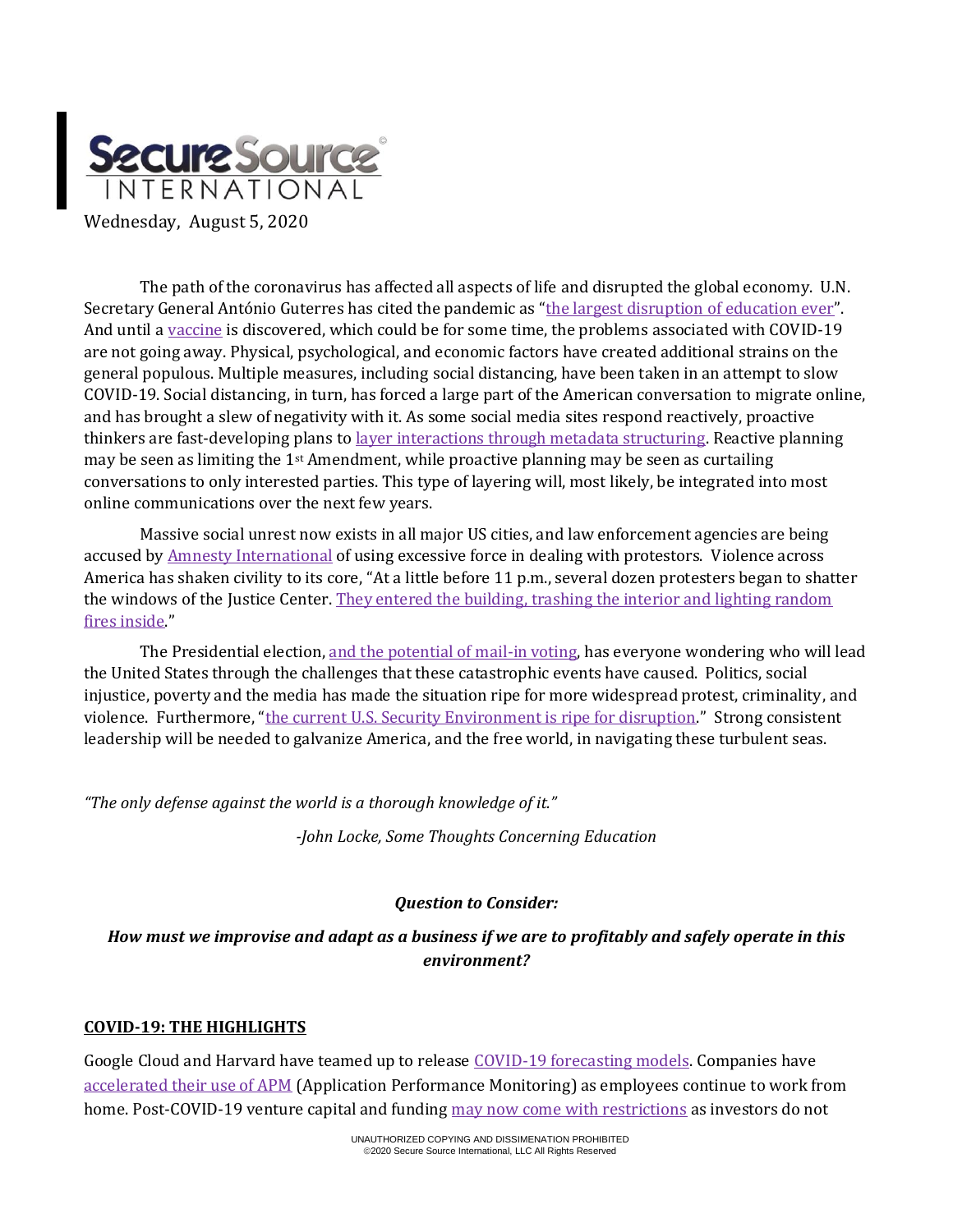want to travel. The lack of travel and insertion of investment capital could point to centralized economic centers, similar to the Silicon Valley boom of the early 2000's. A recent [state department release](https://www.sccgov.org/sites/covid19/Pages/dashboard.aspx) pointed to underreporting of COVID-19 cases. Global underreporting may also be an issue as [Iran's mortality numbers](https://www.bbc.com/news/world-middle-east-53598965) are in conflict. Vietnam is currently responding to a more transmissible form of COVID-19, "The infection rate is about five and six people, compared to the older strains with the rate of 1.8 to 2.2 people..." Real property may experience a further downturn with, ["With mortgages being harder to obtain, viewings being](https://propprices.com/blog/the-effect-of-covid-19-on-the-property-industry)  [harder to conduct and estate agents and solicitors having a reduced workforce."](https://propprices.com/blog/the-effect-of-covid-19-on-the-property-industry) [Large scale testing](https://www.routefifty.com/tech-data/2020/07/track-prevalence-covid-19-cities-sewers/167354/) is now being sampled in the sewers of major cities, on a global level. Mental fatigue due this pandemic has evolved into [self-harm.](https://www.scmp.com/news/asia/southeast-asia/article/3096184/coronavirus-singapore-migrant-workers-self-harm-raises) [The youth infection rate has tripled in five months, creating a larger viral footprint. F](https://www.reuters.com/article/us-health-coronavirus-youth/proportion-of-youth-with-covid-19-triples-in-five-months-who-idUSKCN2502FS)urther, there is now evidence for a direct link to infected children and [neurological side effects.](https://www.nbcnews.com/health/health-news/covid-19-children-doctors-see-link-between-virus-neurological-side-n1235501) [Global debt crisis](https://www.theguardian.com/business/2020/aug/03/global-debt-crisis-relief-coronavirus-pandemic)  [may be magnified](https://www.theguardian.com/business/2020/aug/03/global-debt-crisis-relief-coronavirus-pandemic) due to COVID-19, and the question of default is looming for private businesses and governments.

### **BEYOND THE NOISE: The 'New Normal'**

One thing that business leaders have identified during the lockdown period is that remote working is a realistic option for many of their employees. The benefits of this are many and include, amongst many others: a reduction in the need for expensive business premises and supporting infrastructure; a more flexible workforce; a larger hiring pool of potential talent available due to flexible working patterns. Given the potential legal exposure to business by enforcing a return to 'traditional' working practices, there is significant financial and HR benefit to maintaining a remote workforce, where applicable. Although, some [companies](https://www.wpr.org/node/1678186) are now bringing back their workforce to a centralized location. It does however, come with additional risks that should be addressed. Namely, HR needs to work with managers and employees to define measurable and achievable productivity standards, and CSOs and CISOs need to harmonize and even merge their structures to protect the business from the myriad of new cyber threats that it will be exposed to. Where corporations may have previously had to harden their IT infrastructure in a relatively small number of facilities, each home worker now represents an 'office location', with a node of potential vulnerability that must be addressed. Otherwise businesses may find themselves paralyzed through targeted attacks on IT infrastructure that may be simply malicious or more criminal in nature.

## *Questions to Consider:*

**How must IT policy and training be adapted to sustain the increase in remote working? How regularly – and to what 'depth' - must we 'test' our structures, using third party professionals if we are to remain compliant and retain the confidence of our client base?**

### **TRUSTED RESOURCES: for numbers & guidance**

[Johns Hopkins University](https://coronavirus.jhu.edu/map.html) – Coronavirus Resource Center [World Health Organization](https://www.who.int/emergencies/diseases/novel-coronavirus-2019) – COVID-19 Pandemic